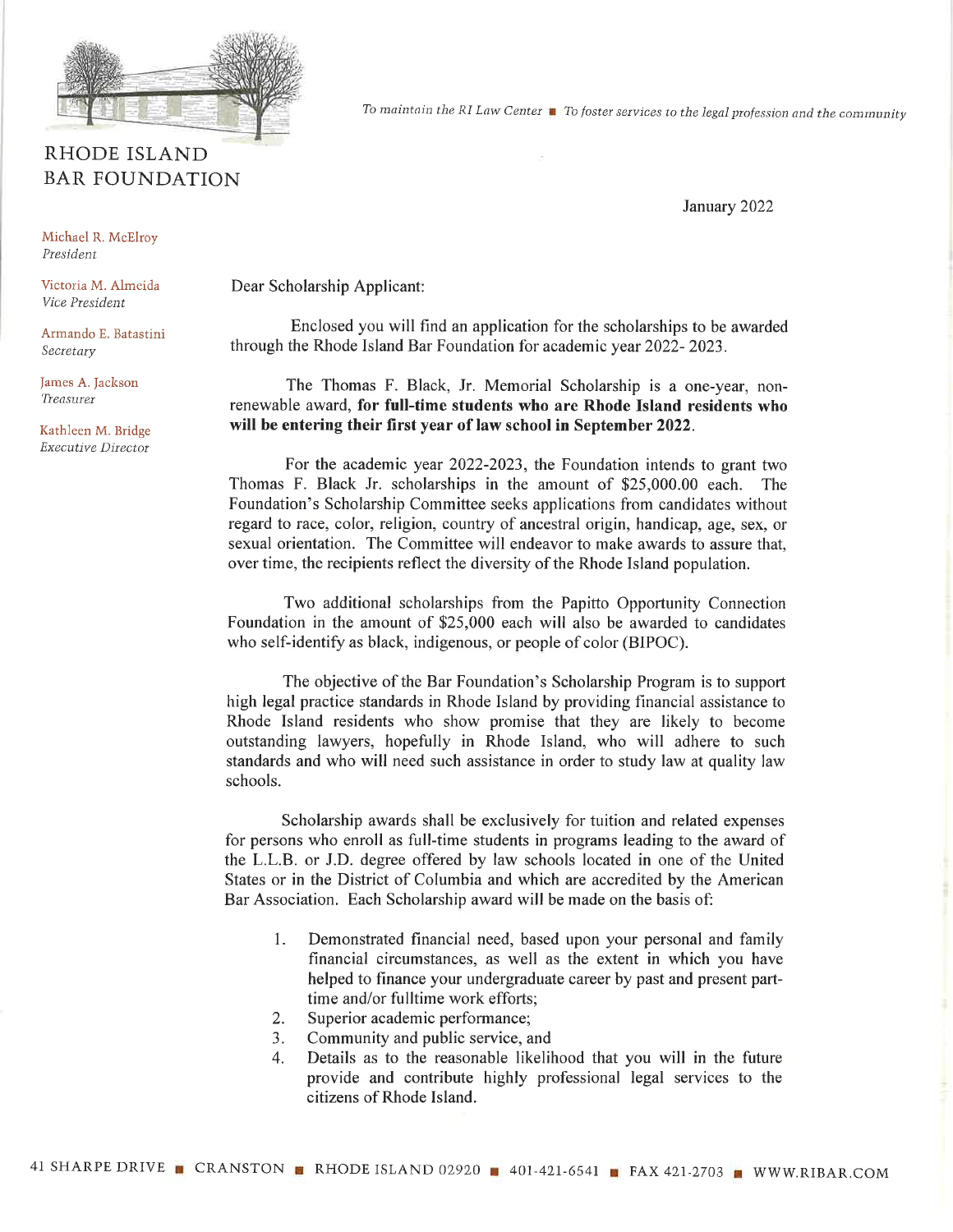Please complete and return (1) the application; and (2) a Personal Statement, along with the information required below, to tgallo@ribar.com or to the Rhode Island Bar Foundation, 41 Sharpe Drive, Cranston, RI 02920, so as to arrive by March 31, 2022. The Personal Statement should convey something about your personal education and background, your personal and family situation, why you believe you would be a worthy recipient of the scholarship, or any other information you feel would be helpful to the Scholarship Committee in considering your application.

It is important that you address in detail, in your application and in your Personal Statement, each of the four guidelines listed on the previous page. In particular, please keep in mind that applicants have the burden of demonstrating their financial need to our Scholarship Committee. A detailed explanation of the extent to which you can or cannot obtain family financial assistance in your first year in law school should be submitted as part of your Personal Statement.

You should arrange to have the registrar of your college or university forward a copy of your academic transcript to the Bar Foundation.

Two letters of recommendation are required from persons who know you. One of the letters should be from a school official familiar with your academic record. Identify the persons writing these letters on the application and request that they forward their letters directly to the Rhode Island Bar Foundation.

You must also forward to us a copy of the SAR report from the Free Application for Federal Student Aid (FAFSA), as well as a copy of your 2021 Federal Tax Return.

Finally, for your information, we are enclosing a form entitled Financial Package. Once you have been admitted to a law school which you choose to attend next year, you must immediately complete, sign, date and return the enclosed form to the Rhode Island Bar Foundation. If, however, you have been admitted to one or more law schools and have not yet chosen which one you will attend, you must complete, sign, date and return a separate Financial Package form for each law school which has accepted you and which you might possibly attend. You must also thereafter advise the Rhode Island Bar Foundation of any subsequent choice by you to attend a law school which has admitted you. All such up-to-date and completed Financial Package forms must be returned to the Rhode Island Bar Foundation as soon as possible.

The Committee reserves the right to decline to consider an incomplete application. If you have any questions, please call the Rhode Island Bar Foundation office at (401) 421-6541 or email: tgallo@ribar.com.

The Rhode Island Bar Foundation welcomes your scholarship application and extends best wishes as you plan to enter law school.

sincerely Yours,<br>Harena

Program Director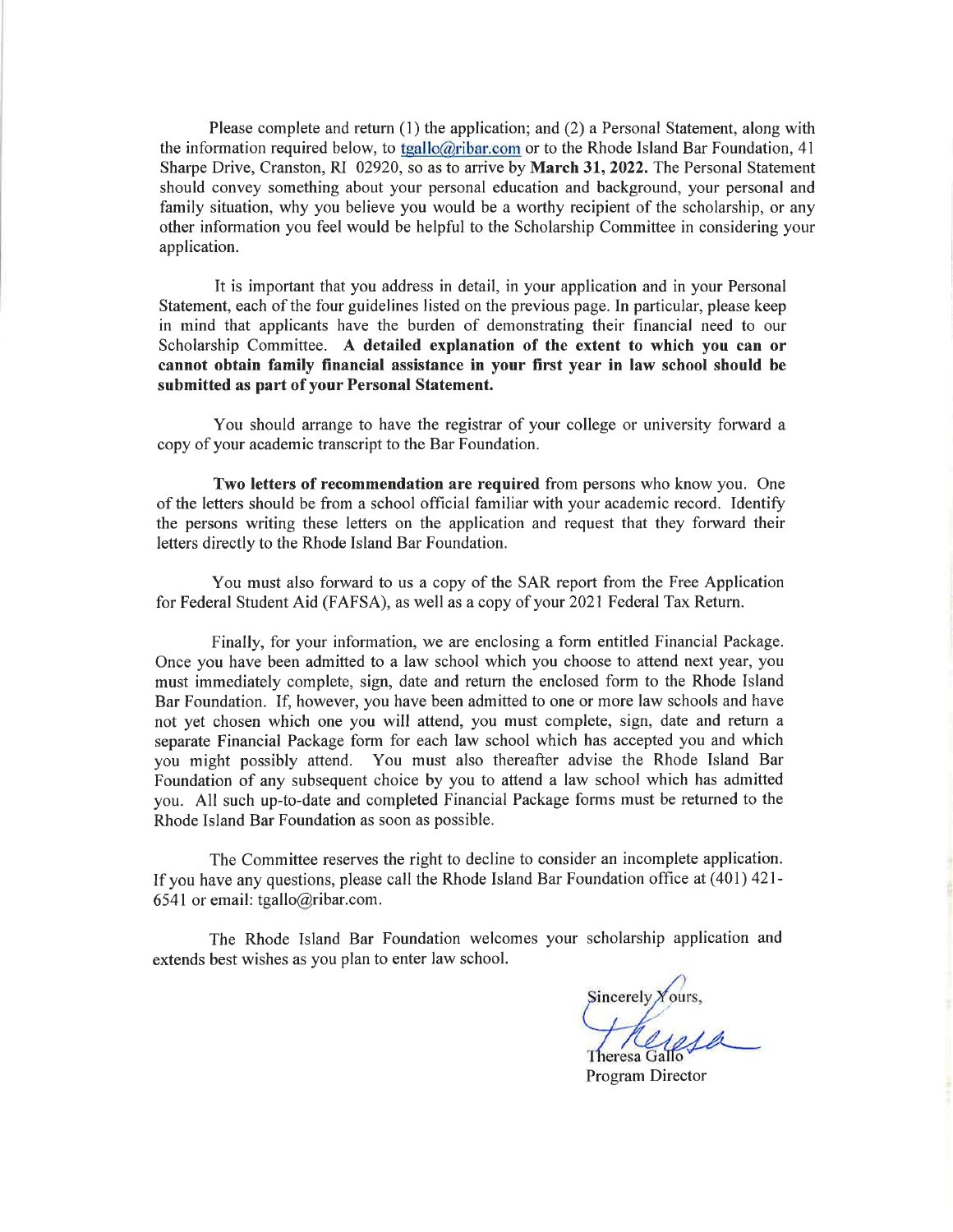# **APPLICATION FOR 2022 THE THOMAS F. BLACK, JR. MEMORIAL SCHOLARSHIP OF THE RHODE ISLAND BAR FOUNDATION**

| 1. Full Name                                      | 2. Present Mailing Address                                                                                                      |  |  |
|---------------------------------------------------|---------------------------------------------------------------------------------------------------------------------------------|--|--|
| (Middle)<br>(First)<br>(Last)                     |                                                                                                                                 |  |  |
| (Please be sure that this name is the same on all | <b>Street</b>                                                                                                                   |  |  |
| application materials)                            | City                                                                                                                            |  |  |
|                                                   | State & Zip Code                                                                                                                |  |  |
| Social Security Number                            | Telephone                                                                                                                       |  |  |
|                                                   | Email                                                                                                                           |  |  |
| Date of Birth<br>Place of Birth                   | 3. Permanent Mailing Address<br>(Address where you can be contacted at any time)<br>After what date should we use this address? |  |  |
| Citizenship                                       |                                                                                                                                 |  |  |
|                                                   | <b>Street</b>                                                                                                                   |  |  |
| Date your RHODE ISLAND                            | City                                                                                                                            |  |  |
| Residency began                                   | State & Zip Code                                                                                                                |  |  |
|                                                   | Telephone                                                                                                                       |  |  |
|                                                   | Email                                                                                                                           |  |  |
|                                                   |                                                                                                                                 |  |  |

T

**4.** List name and location of high schools attended and year of graduation.

**5.** List all colleges, universities, graduate and professional schools attended on a full-time basis.

|        | Dates of   |        |      |       |                     |
|--------|------------|--------|------|-------|---------------------|
| School | Attendance | Degree | Date | Major | Class Rank/Quintile |
|        |            |        |      |       |                     |
|        |            |        |      |       |                     |
|        |            |        |      |       |                     |
|        |            |        |      |       |                     |
|        |            |        |      |       |                     |

**6.** List scholastic or academic honors including scholarships, fellowships, prizes, honor societies, etc.

**7.** List and briefly describe three non-academic activities which have been important to you.

**8.** List Law Schools to which you have applied as a full-time student: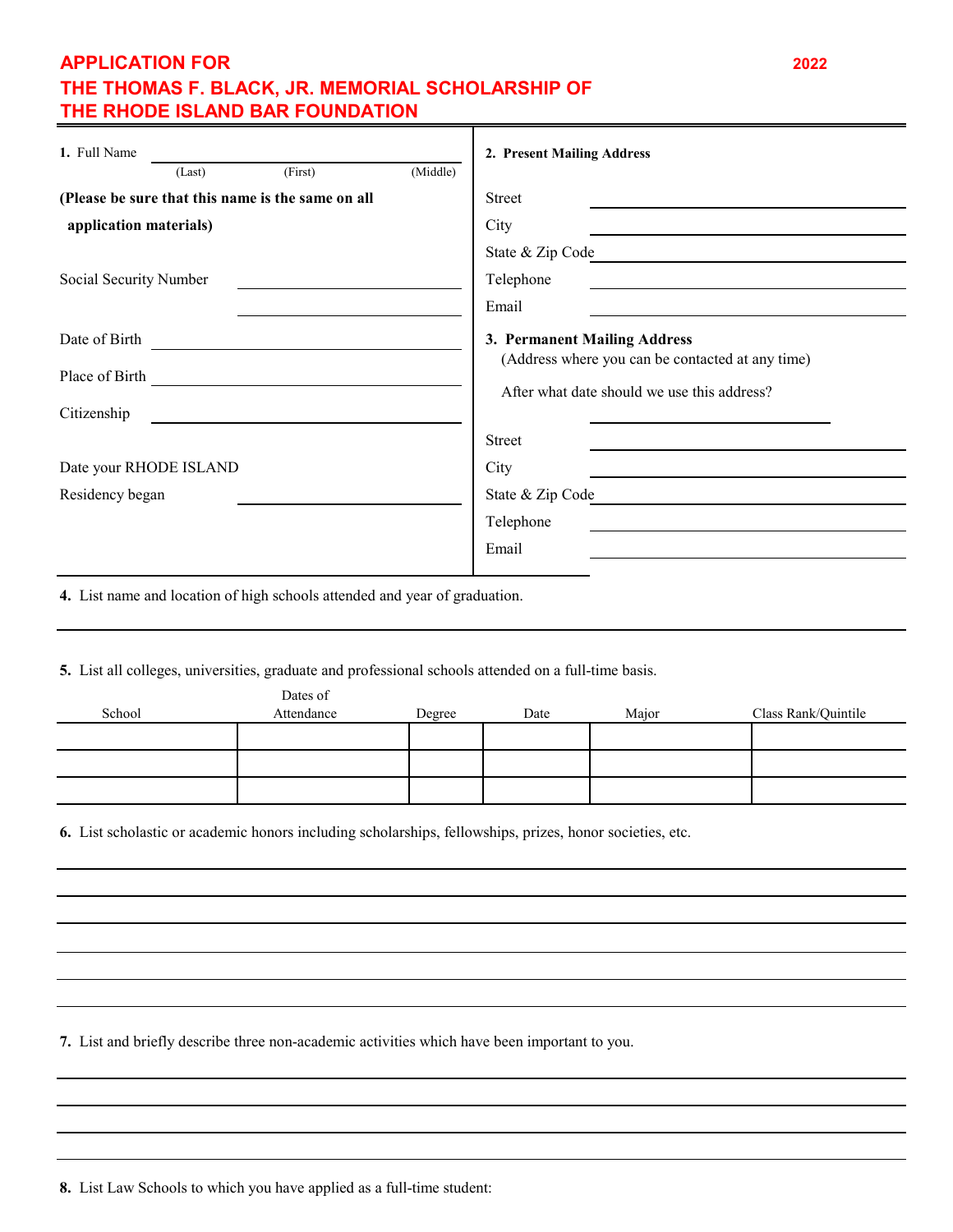**9.** Have you completed a FAFSA or other Financial Aid Form:

#### **(A copy of the completed FAFSA/SAR report is required)**

#### **10.** 2021 Annual Income

## **(please attach a copy of your 2021 tax returns)**

**11.** List names and addresses of your parents:

| 11. List names and addresses of your parents.                                                                                                                                                                                                                                   |          |  |                |                    |    |
|---------------------------------------------------------------------------------------------------------------------------------------------------------------------------------------------------------------------------------------------------------------------------------|----------|--|----------------|--------------------|----|
| Father                                                                                                                                                                                                                                                                          |          |  | Mother         |                    |    |
| Name                                                                                                                                                                                                                                                                            |          |  | Name           |                    |    |
| <b>Street</b>                                                                                                                                                                                                                                                                   |          |  | <b>Street</b>  |                    |    |
| City                                                                                                                                                                                                                                                                            |          |  | City           |                    |    |
| State/Zip Code                                                                                                                                                                                                                                                                  |          |  | State/Zip Code |                    |    |
| Telephone                                                                                                                                                                                                                                                                       |          |  | Telephone      |                    |    |
| Email                                                                                                                                                                                                                                                                           |          |  | Email          |                    |    |
|                                                                                                                                                                                                                                                                                 |          |  |                |                    |    |
|                                                                                                                                                                                                                                                                                 |          |  |                |                    |    |
|                                                                                                                                                                                                                                                                                 |          |  |                |                    |    |
| No. of hours per week: Fr. Yr. Soph. Yr. Soph. Yr. Jr. Yr. Sr. Yr. Sr. Yr.                                                                                                                                                                                                      |          |  |                |                    |    |
| 13. State your last four positions of full-time employment.                                                                                                                                                                                                                     |          |  |                |                    |    |
| Dates                                                                                                                                                                                                                                                                           | Employer |  | Position       | Reason for Leaving |    |
|                                                                                                                                                                                                                                                                                 |          |  |                |                    |    |
|                                                                                                                                                                                                                                                                                 |          |  |                |                    |    |
|                                                                                                                                                                                                                                                                                 |          |  |                |                    |    |
| 14. Has your academic career been interrupted for one or more terms?<br>15. In an academic setting, have you been subject to disciplinary sanctions, or are charges pending?<br>16. Have you been convicted* of a felony?                                                       |          |  |                |                    | NO |
| 17. Have you been convicted* of a misdemeanor (except drunkennes, simple assault, speeding, minor                                                                                                                                                                               |          |  |                |                    |    |
| traffic violations, affray, or disturbing the peace) within the last five years?                                                                                                                                                                                                |          |  |                |                    |    |
| $\begin{array}{c} 0 \\ 0 \\ 0 \end{array}$<br>18. Are any charges pending which, if you were to be convicted, would require your answer to either of<br>the two previous questions to be "yes"?<br>If any answers are "yes", please give details on reverse side of this sheet. |          |  |                |                    |    |

\*without the conviction later being vacated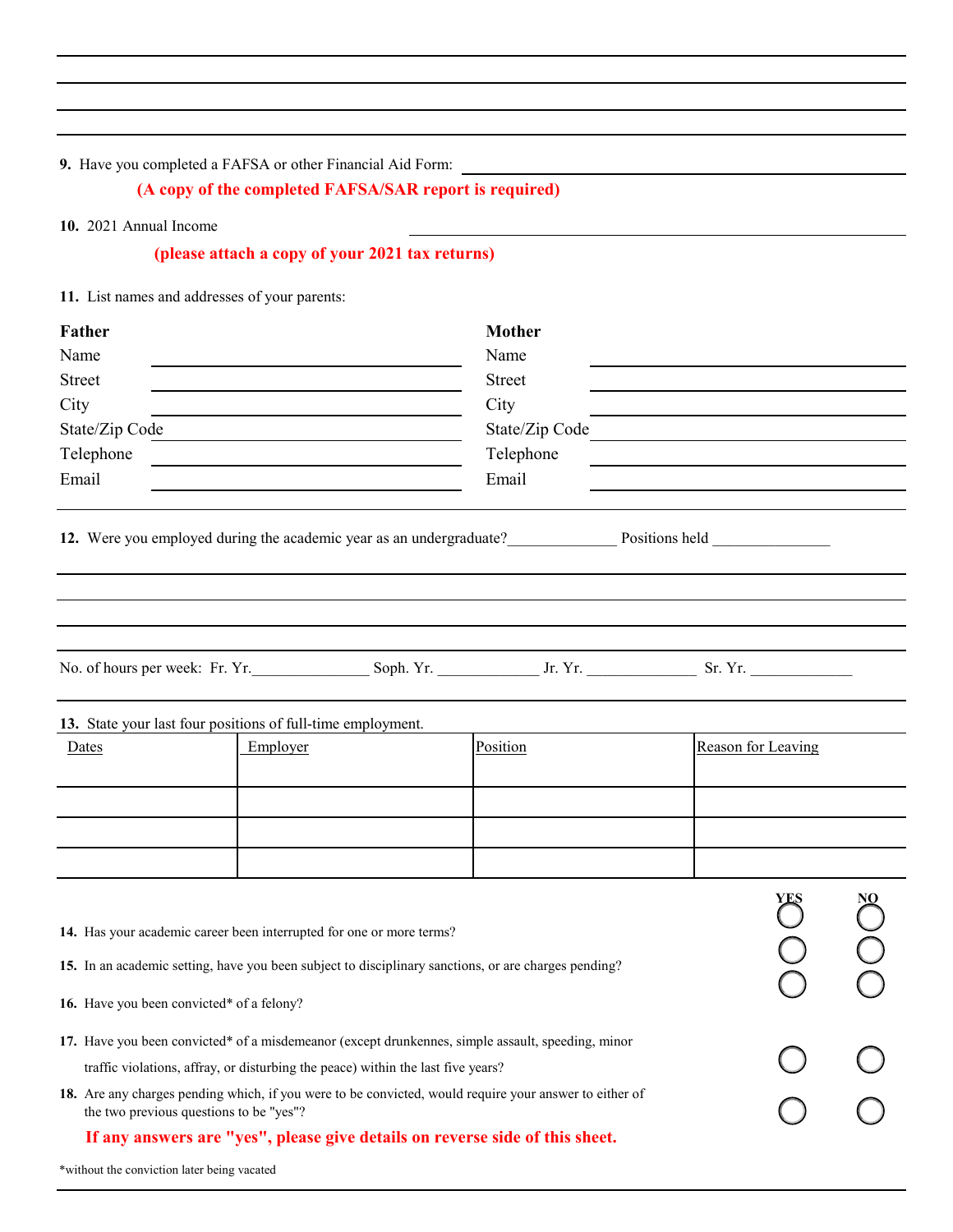**19.** List all dates you have taken or will take the LSAT:

**20.** Date(s) registered with LSDAS:

**21.** Have you ever applied for admission to a Law School in a prior year or ever attended Law School? If so, please explain:

| 22. List names of the two people submitting recommendations: |                |  |  |
|--------------------------------------------------------------|----------------|--|--|
| Name                                                         | Name           |  |  |
| Street                                                       | Street         |  |  |
| City                                                         | City           |  |  |
| State/Zip Code                                               | State/Zip Code |  |  |
| Telephone                                                    | Telephone      |  |  |
| Email                                                        | Email          |  |  |
|                                                              |                |  |  |

**23. If you identify as BIPOC and would like to be considered for the**

 **Papitto Opportunity Connection Scholarship, please check here.**

 *see next page for more information*

## **NOTE: This application must be received by March 31, 2022. The Financial Package Form(s) must be completed as soon as possible once you make a decision and/or when you hear from schools regarding financial aid.**

**Send materials to:** Rhode Island Bar Foundation, 41 Sharpe Drive, Cranston, RI 02920

 **Telephone:** (401) 421-6541 **Email:** tgallo@ribar.com

If you need additional space, please attach.

I hereby certify that the information I have provided on this application form and in any attached materials is true and complete.

Signature: \_\_\_\_\_\_\_\_\_\_\_\_\_\_\_\_\_\_\_\_\_\_\_\_\_\_\_\_\_\_\_\_\_\_\_\_\_\_\_\_\_\_\_\_\_\_\_\_ Date \_\_\_\_\_\_\_\_\_\_\_\_\_\_\_\_\_\_

## **Reminder -- the following items are needed to complete your application:**

- ◆ Personal Statement **◆ Official Transcripts** 
	-
- ◆ SAR report from FAFSA <br>◆ Copy of your 2020 tax returns
- **Two letters of recommendation**
- 
- **Financial Package Form(s) are due upon receipt of financial aid from schools**